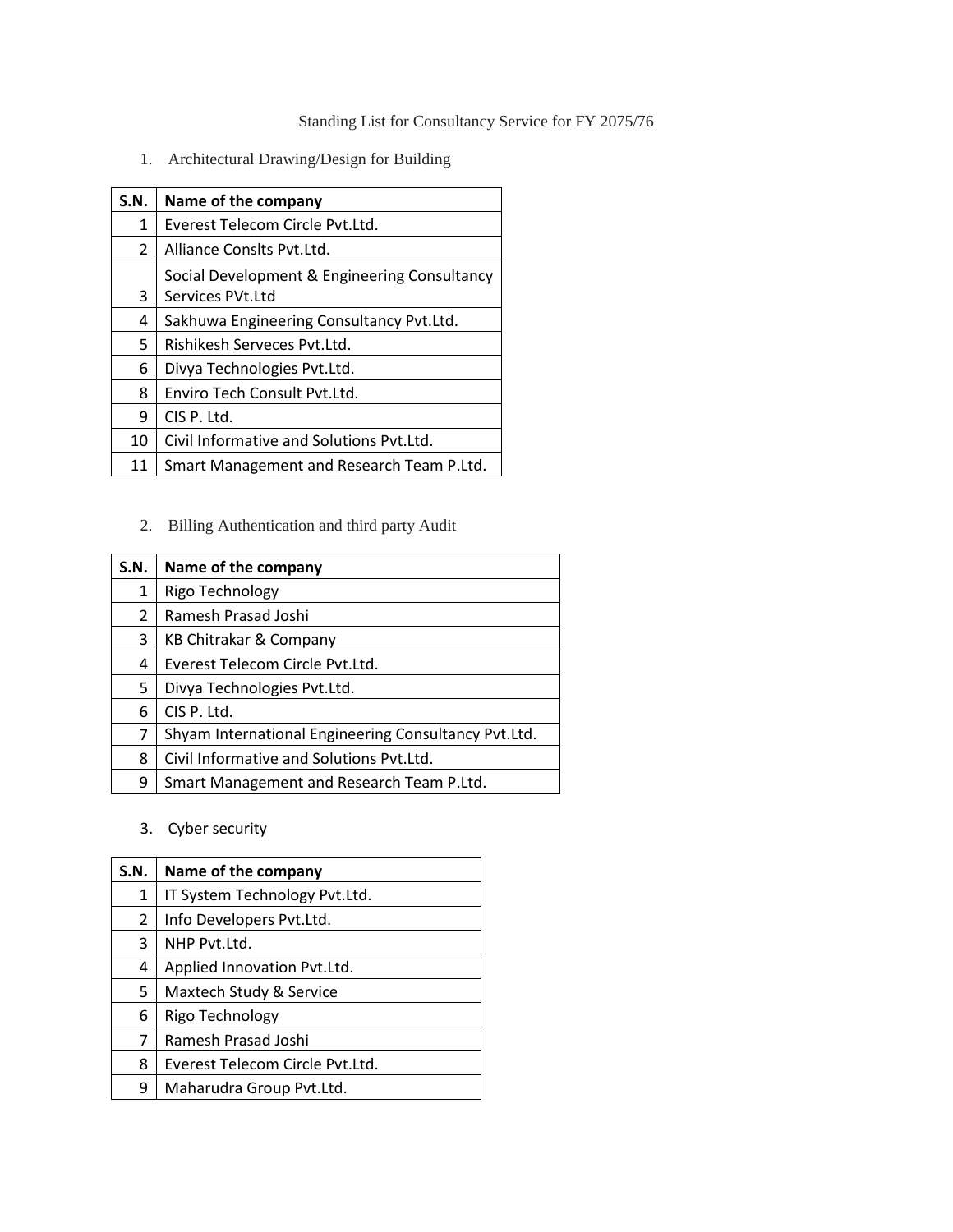| 10 | <b>Web Solutions</b>                                    |
|----|---------------------------------------------------------|
| 11 | Eminence Ways Pvt.Ltd.                                  |
| 12 | CIS P. Ltd.                                             |
| 13 | Shyam International Engineering<br>Consultancy Pvt.Ltd. |
| 14 | Civil Informative and Solutions Pyt. Ltd.               |
| 15 | <b>Smart Management and Research Team</b><br>P.Ltd.     |
| 16 | Laba Pvt.Ltd.                                           |
| 17 | <b>Broadway Infosys Nepal</b>                           |

# 4. Development of Legal, policy, Institutional/Regulatory Framework

| S.N. | Name of the company                                  |
|------|------------------------------------------------------|
|      |                                                      |
| 1    | Maxtech Study & Service                              |
|      |                                                      |
| 2    | Rigo Technology                                      |
|      |                                                      |
| 3    | Ramesh Prasad Joshi                                  |
|      |                                                      |
| 4    | Everest Telecom Circle Pyt.Ltd.                      |
|      |                                                      |
| 5    | Divya Technologies Pvt.Ltd.                          |
|      |                                                      |
| 6    | CIS P. Ltd.                                          |
|      | Shyam International Engineering Consultancy Pvt.Ltd. |
| 7    |                                                      |
| 8    | Civil Informative and Solutions Pyt. Ltd.            |
| 9    | Smart Management and Research Team P.Ltd.            |

### 5. Digital Forensic

| Name of the company             |
|---------------------------------|
| Applied Innovation Pvt.Ltd.     |
| Maxtech Study & Service         |
| Rigo Technology                 |
| Ramesh Prasad Joshi             |
| Everest Telecom Circle Pyt.Ltd. |
| Divya Technologies Pvt.Ltd.     |
| Maharudra Group Pvt.Ltd.        |
|                                 |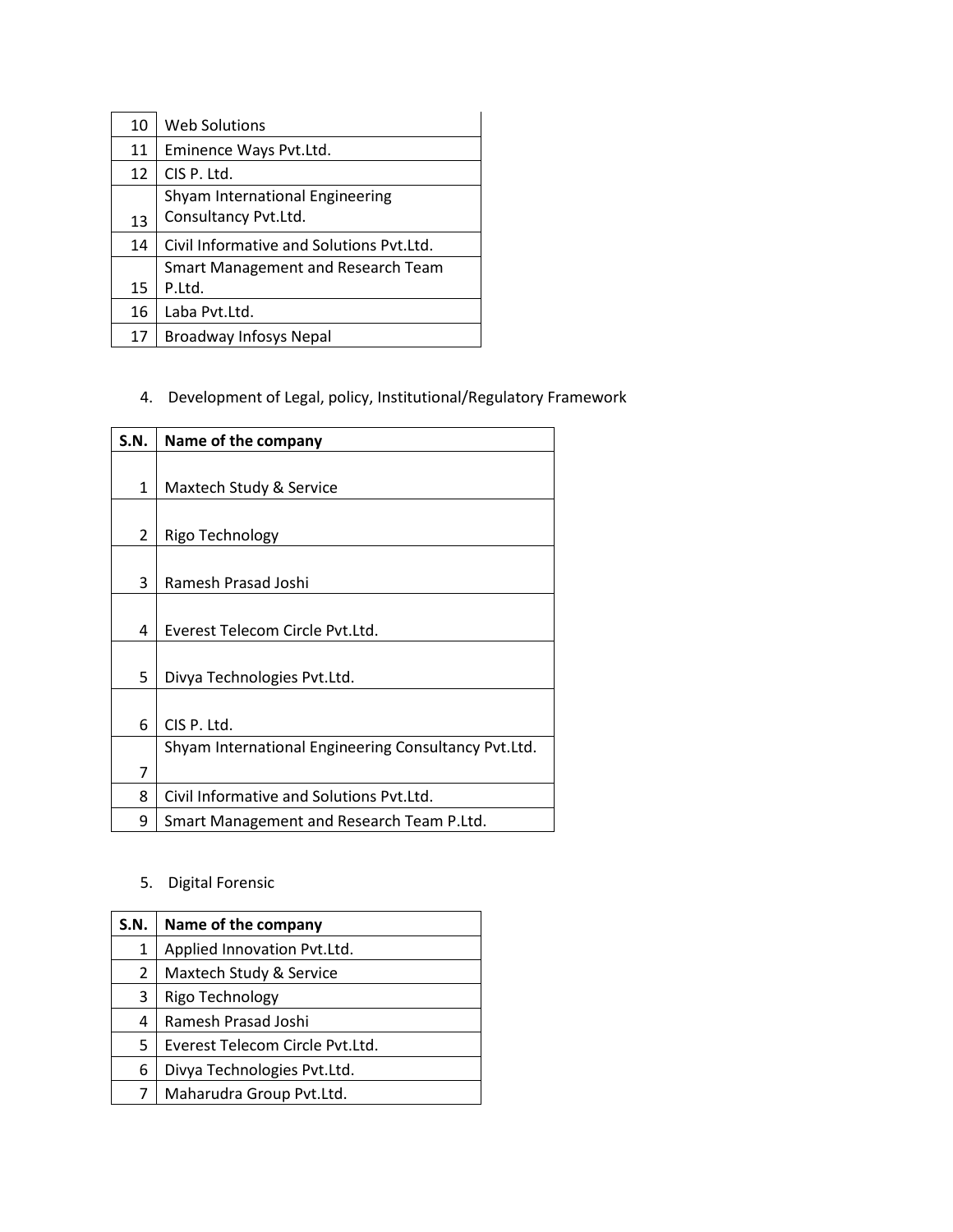|    | $8$   CIS P. Ltd.                            |
|----|----------------------------------------------|
|    | 9   Civil Informative and Solutions Pvt.Ltd. |
|    | Smart Management and Research Team           |
| 10 | l P.Ltd.                                     |

6. Economic Analysis and Consumer protection

| S.N. | Name of the company                      |
|------|------------------------------------------|
| 1    | Maxtech Study & Service                  |
| 2    | Everest Telecom Circle Pvt.Ltd.          |
| 3    | Divya Technologies Pvt.Ltd.              |
| 4    | CIS P. Ltd.                              |
|      | Shyam International Engineering          |
| 5    | Consultancy Pvt.Ltd.                     |
| 6    | Civil Informative and Solutions Pvt.Ltd. |
|      | Smart Management and Research Team       |
|      | P.Ltd.                                   |

7. Financial Audit/Internal Audit

| S.N. | Name of the company               |
|------|-----------------------------------|
| 1    | A B & Associates                  |
| 2    | <b>KB Chitrakar &amp; Company</b> |
| 3    | Everest Telecom Circle Pvt.Ltd.   |
| 4    | <b>PYC &amp; Associates</b>       |
| 5    | Divya Technologies Pvt.Ltd.       |
| 6    | TP Adhikari & Associates          |

8. Human Resource and Training

| <b>S.N.</b> | Name of the company                      |
|-------------|------------------------------------------|
| 1           | <b>ICT Security Solution</b>             |
| 2           | <b>Computer Point Nepal</b>              |
| 3           | Maxtech Study & Service                  |
| 4           | Everest Telecom Circle Pyt.Ltd.          |
| 5.          | Maharudra Group Pvt.Ltd.                 |
| 6           | Smart Pyt.Ltd.                           |
| 7           | CIS P. Ltd.                              |
|             | Shyam International Engineering          |
| 8           | Consultancy Pvt.Ltd.                     |
| q           | Civil Informative and Solutions Pyt.Ltd. |
|             | Smart Management and Research Team       |
| 10          | P.Ltd.                                   |
| 11          | Laba Pvt.Ltd.                            |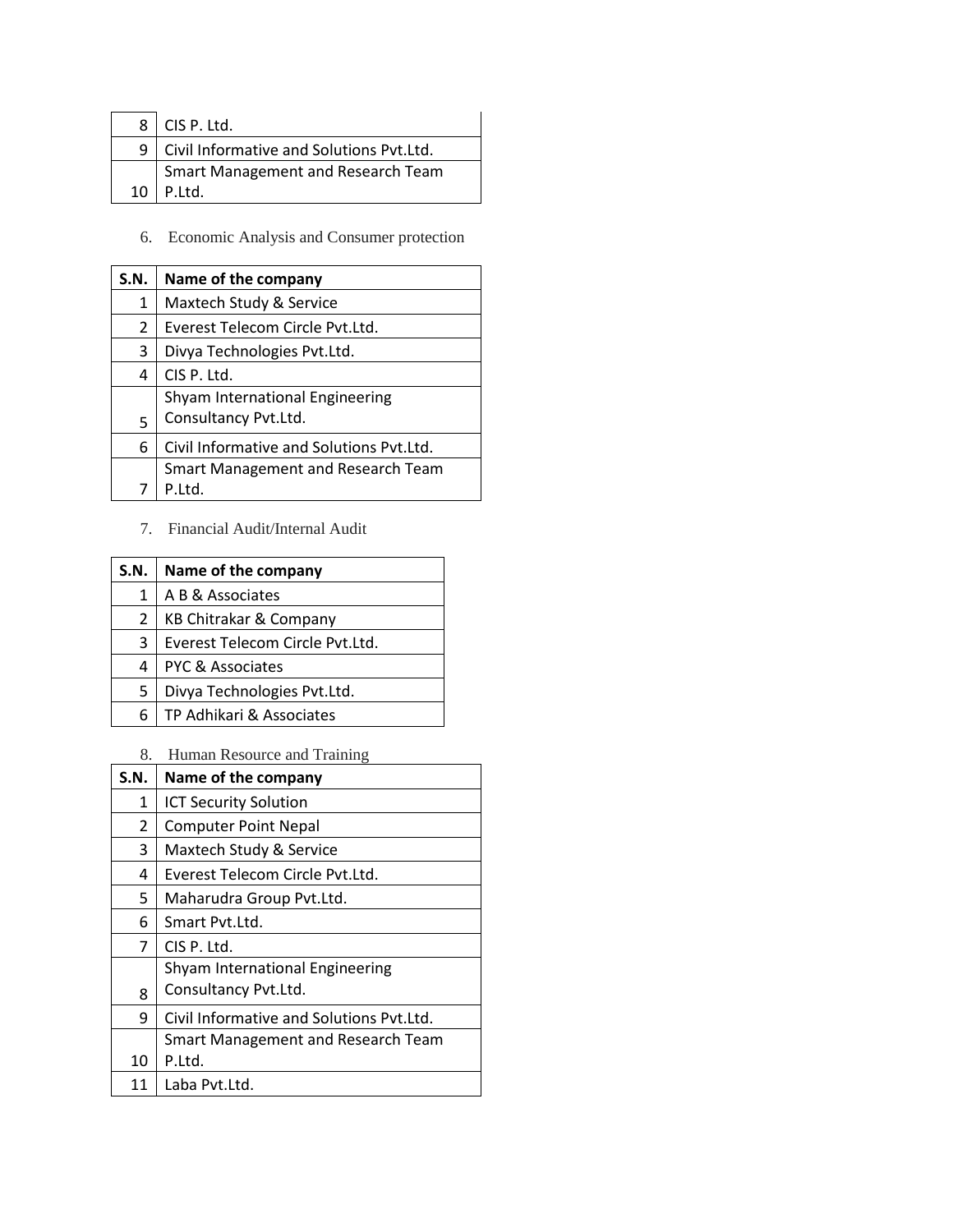|  | 12   IT Mahasangha Nepal |
|--|--------------------------|
|--|--------------------------|

| S.N. | Name of the company                   |
|------|---------------------------------------|
| 1    | <b>Avantgarde Solution Pvt.Ltd</b>    |
| 2    | Professional Computer System Pvt.Ltd. |
| 3    | IT System Technology Pvt.Ltd.         |
| 4    | NHP Pyt.1td.                          |
| 5    | Eminence Ways Pvt.Ltd.                |
| 6    | Applied Innovation Pvt.Ltd.           |
| 7    | Maxtech Study & Service               |
| 8    | Rigo Technology                       |
| 9    | Ramesh Prasad Joshi                   |
| 10   | Everest Telecom Circle Pyt.Ltd.       |
| 11   | Divya Technologies Pvt.Ltd.           |
| 12   | Maharudra Group Pvt.Ltd.              |
| 13   | Softech Foundation                    |
| 14   | Web Solutions                         |
| 15   | CIS P. Ltd.                           |

13 | Broadway Infosys Nepal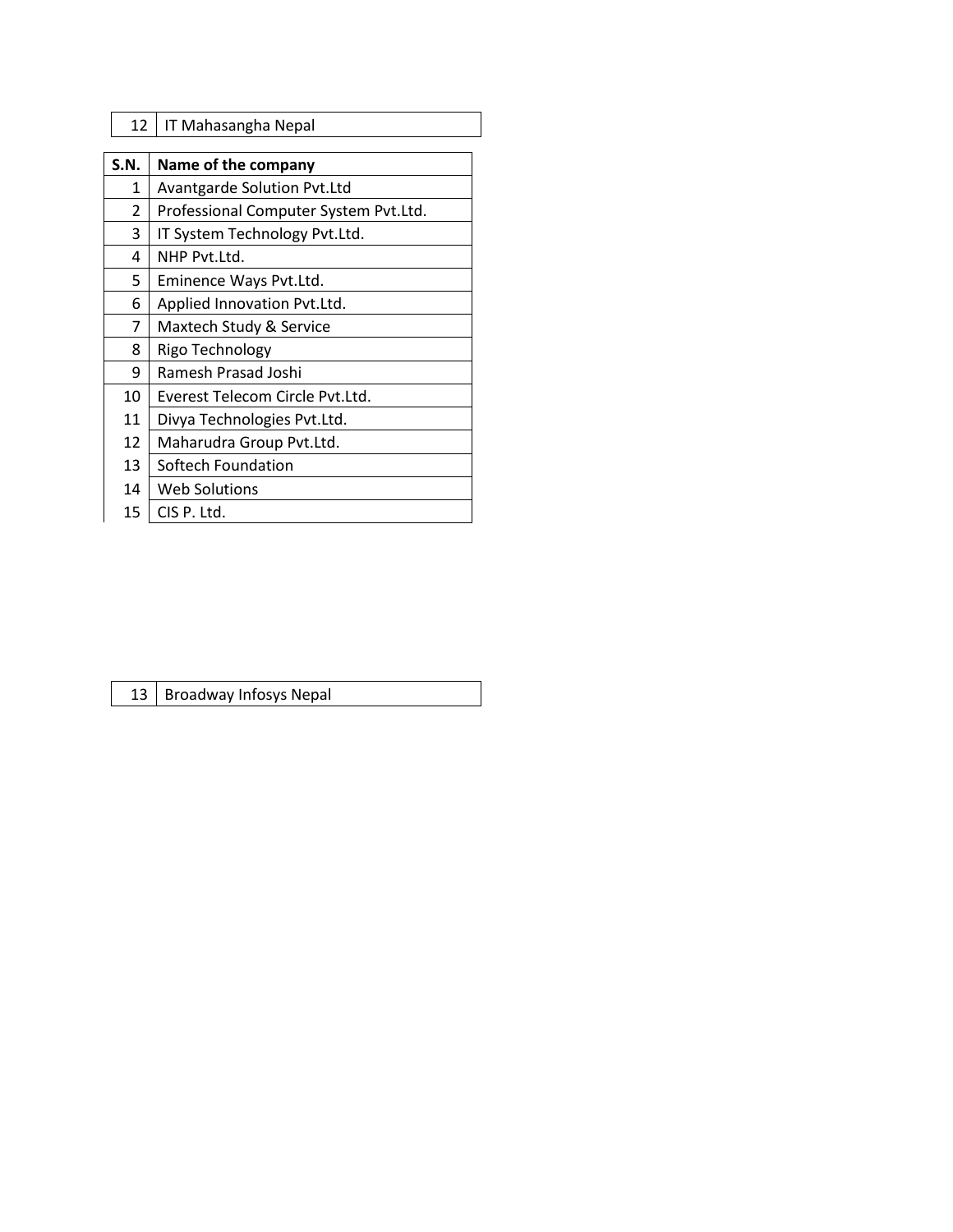|    | Shyam International Engineering<br>Consultancy Pvt.Ltd. |
|----|---------------------------------------------------------|
| 16 |                                                         |
| 17 | Civil Informative and Solutions Pvt.Ltd.                |
|    | Smart Management and Research Team                      |
| 18 | P.Ltd.                                                  |
| 19 | <b>Broadway Infosys Nepal</b>                           |
| 20 | Outline Research & Development                          |

10. Infrastructure Sharing

| S.N. | Name of the company                       |
|------|-------------------------------------------|
| 1    | Maxtech Study & Service                   |
| 2    | Everest Telecom Circle Pvt.Ltd.           |
| 3    | Divya Technologies Pvt.Ltd.               |
| 4    | CIS P. Ltd.                               |
|      | Shyam International Engineering           |
| 5    | Consultancy Pvt.Ltd.                      |
| 6    | Civil Informative and Solutions Pvt.Ltd.  |
|      | <b>Smart Management and Research Team</b> |
|      | P.Ltd.                                    |

#### 11. Interconnection

| S.N.   Name of the company  |
|-----------------------------|
| 1   Maxtech Study & Service |

9. ICT Development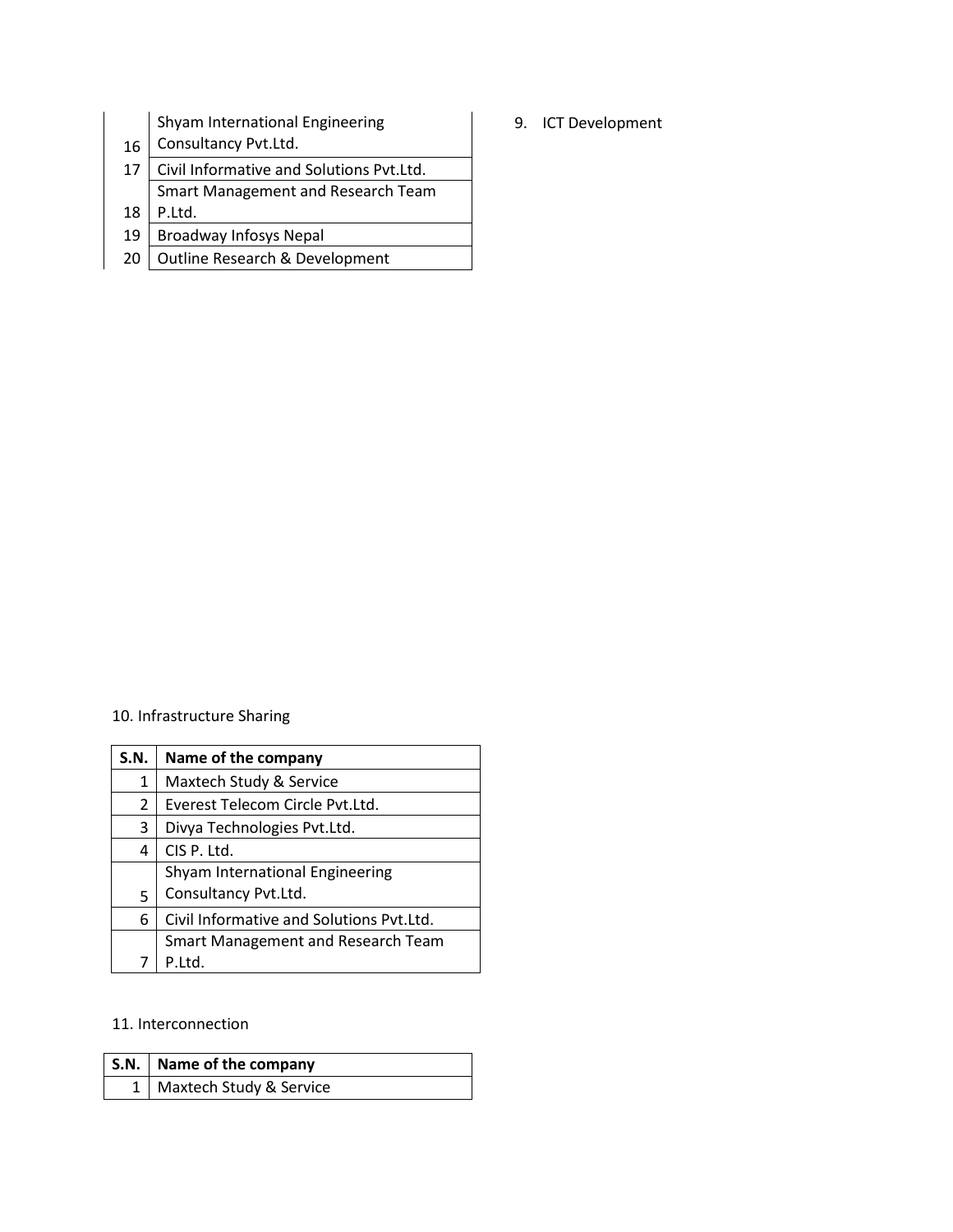| 2 | Everest Telecom Circle Pvt.Ltd.                         |
|---|---------------------------------------------------------|
| 3 | Divya Technologies Pvt.Ltd.                             |
| 4 | Maharudra Group Pvt.Ltd.                                |
| 5 | CIS P. Ltd.                                             |
| 6 | Shyam International Engineering<br>Consultancy Pvt.Ltd. |
|   |                                                         |
| 7 | Civil Informative and Solutions Pvt.Ltd.                |
| 8 | Smart Management and Research Team                      |
|   |                                                         |

### 12. Licensing

| S.N.           | Name of the company                      |
|----------------|------------------------------------------|
| 1              | Maxtech Study & Service                  |
| $\overline{2}$ | Everest Telecom Circle Pyt.Ltd.          |
| 3              | Divya Technologies Pvt.Ltd.              |
| 4              | Maharudra Group Pvt.Ltd.                 |
| 5.             | CIS P. Ltd.                              |
| 6              | Shyam International Engineering          |
|                | Consultancy Pvt.Ltd.                     |
| 7              | Civil Informative and Solutions Pvt.Ltd. |
| 8              | Smart Management and Research Team       |
|                | P.Ltd.                                   |

# 13. Monitoring and Enforcement

| S.N. | Name of the company                       |
|------|-------------------------------------------|
| 1    | Maxtech Study & Service                   |
| 2    | Everest Telecom Circle Pvt.Ltd.           |
| 3    | Divya Technologies Pvt.Ltd.               |
| 4    | CIS P. Ltd.                               |
|      | Shyam International Engineering           |
| 5    | Consultancy Pvt.Ltd.                      |
| 6    | Civil Informative and Solutions Pvt.Ltd.  |
|      | <b>Smart Management and Research Team</b> |
|      | P.Ltd.                                    |

# 14. Numering and Standarization

| S.N.   Name of the company  |
|-----------------------------|
| 1   Maxtech Study & Service |
| 2   Ramesh Prasad Joshi     |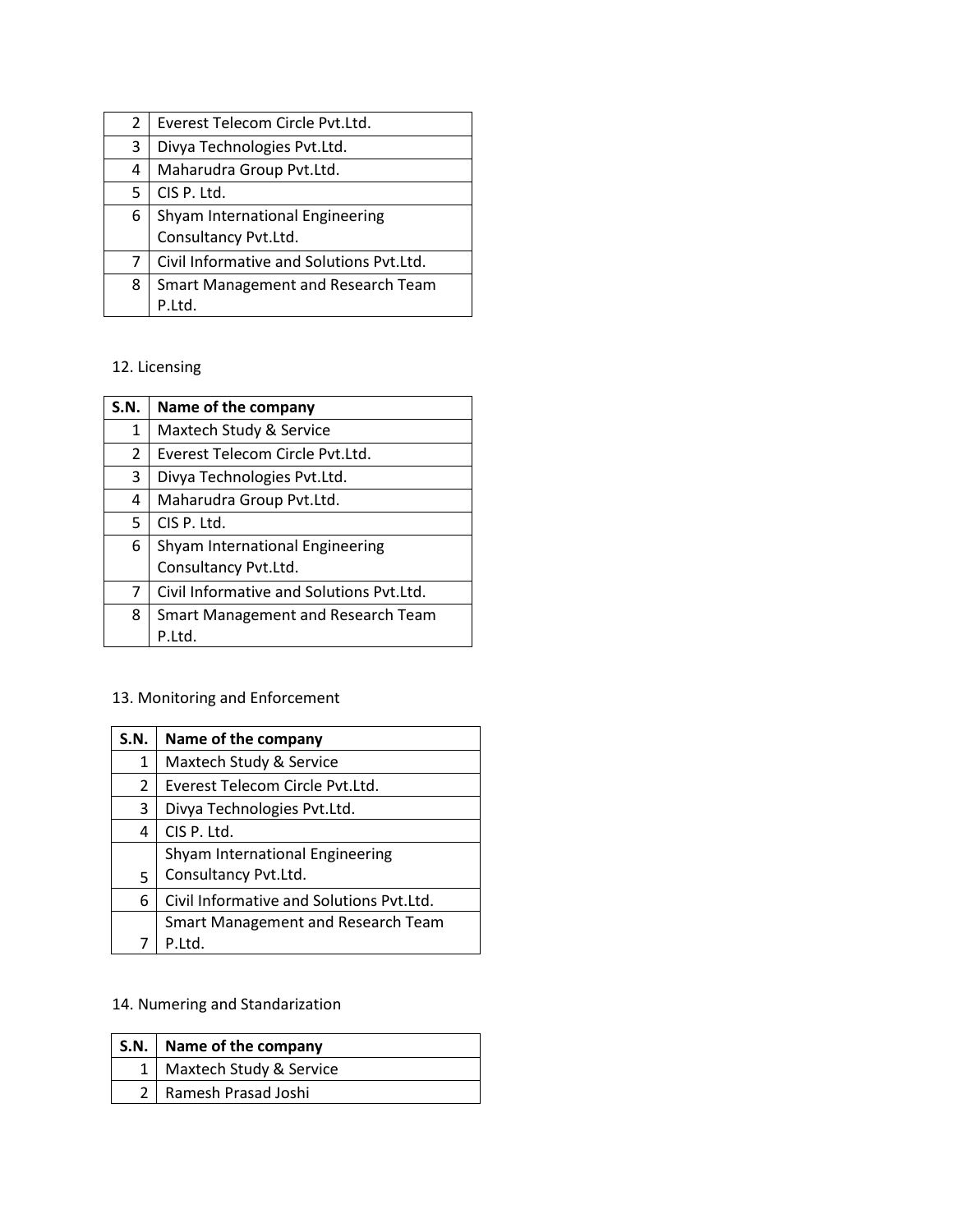| 3              | Everest Telecom Circle Pvt.Ltd.          |
|----------------|------------------------------------------|
| 4              | Divya Technologies Pvt.Ltd.              |
| 5.             | Maharudra Group Pvt.Ltd.                 |
| 6              | CIS P. Ltd.                              |
|                | Shyam International Engineering          |
| $\overline{7}$ | Consultancy Pvt.Ltd.                     |
| 8              | Civil Informative and Solutions Pvt.Ltd. |
|                | Smart Management and Research Team       |
|                | P.Ltd.                                   |

#### 15. Procurement

| S.N.          | Name of the company                       |
|---------------|-------------------------------------------|
| 1             | Maxtech Study & Service                   |
| $\mathcal{P}$ | Ramesh Prasad Joshi                       |
| 3             | Everest Telecom Circle Pyt.Ltd.           |
|               | Social Development & Engineering          |
| 4             | <b>Consultancy Services PVt.Ltd</b>       |
| 5             | Sakhuwa Engineering Consultancy Pvt.Ltd.  |
| 6             | Rishikesh Serveces Pyt.Ltd.               |
| 7             | Divya Technologies Pvt.Ltd.               |
| 8             | CIS P. Ltd.                               |
|               | Shyam International Engineering           |
| 9             | Consultancy Pvt.Ltd.                      |
| 10            | Civil Informative and Solutions Pyt.Ltd.  |
|               | <b>Smart Management and Research Team</b> |
| 11            | P.Ltd.                                    |

### 16. Research and Development

| S.N.          | Name of the company             |
|---------------|---------------------------------|
|               |                                 |
| 1             | Maxtech Study & Service         |
|               |                                 |
| $\mathcal{P}$ | Ramesh Prasad Joshi             |
|               |                                 |
| 3             | Everest Telecom Circle Pyt.Ltd. |
|               |                                 |
| 4             | Divya Technologies Pvt.Ltd.     |
|               |                                 |
| 5             | Maharudra Group Pvt.Ltd.        |
| 6             | CIS P. Ltd.                     |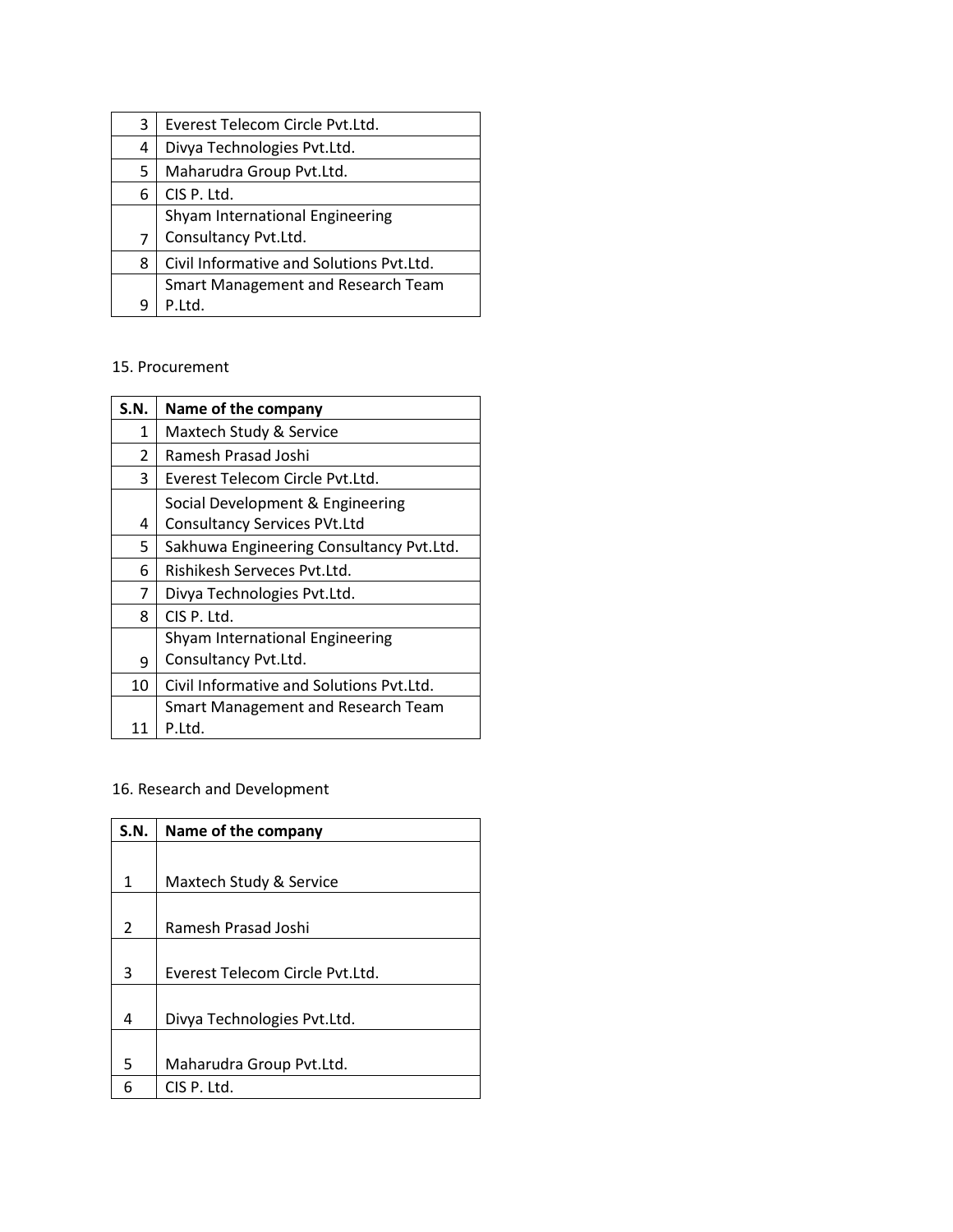|   | Shyam International Engineering          |
|---|------------------------------------------|
|   | Consultancy Pvt.Ltd.                     |
| 8 | Civil Informative and Solutions Pvt.Ltd. |
|   | Smart Management and Research Team       |
|   | P.Ltd.                                   |

### 17. Quality of Service

| S.N. | Name of the company                                                     |
|------|-------------------------------------------------------------------------|
| 1    | Maxtech Study & Service                                                 |
| 2    | Everest Telecom Circle Pyt.Ltd.                                         |
| 3    | Social Development & Engineering<br><b>Consultancy Services PVt.Ltd</b> |
| 4    | Rishikesh Serveces Pyt.Ltd.                                             |
| 5    | Divya Technologies Pvt.Ltd.                                             |
| 6    | Maharudra Group Pvt.Ltd.                                                |
| 7    | CIS P. Ltd.                                                             |
|      | Shyam International Engineering                                         |
| 8    | Consultancy Pvt.Ltd.                                                    |
| 9    | Civil Informative and Solutions Pvt.Ltd.                                |
| 10   | <b>Smart Management and Research Team</b><br>P.Ltd.                     |

18. Radio Spectrum management & pricing

| S.N. | Name of the company                         |
|------|---------------------------------------------|
| 1    | Maxtech Study & Service                     |
| 2    | Everest Telecom Circle Pyt.Ltd.             |
| 3    | Divya Technologies Pvt.Ltd.                 |
| 4    | Maharudra Group Pvt.Ltd.                    |
| 5    | CIS P. Ltd.                                 |
|      | Shyam International Engineering Consultancy |
| 6    | Pvt.Ltd.                                    |
| 7    | Civil Informative and Solutions Pvt.Ltd.    |
| 8    | Smart Management and Research Team P.Ltd.   |

19. Software Development, System Analysis and Design

| S.N.   Name of the company      |
|---------------------------------|
| 1   Avantgarde Solution Pvt.Ltd |